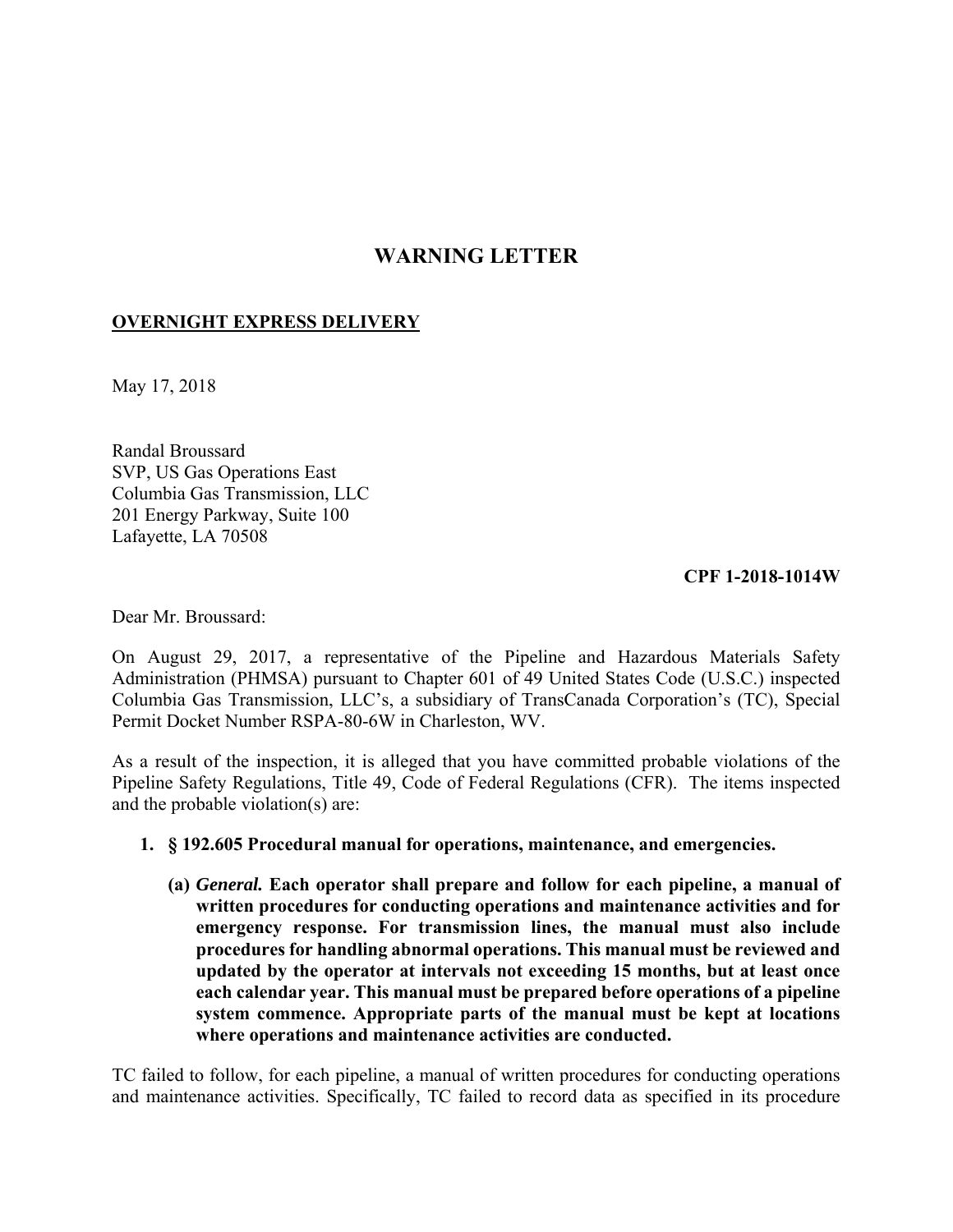*70.001.002, Pipe Inspection, Effective date 6/5/2013* (Pipe Inspection Procedure).

During the inspection, the PHMSA Inspector reviewed a Pipe Inspection and Reporting record, *Work Order B4284760* (Record), conducted on 10/27/2014, and TC's related procedures.

 TC's procedure *70.01.01, External Corrosion Control, Effective date 12/12/2013* (Corrosion Control Procedure), stated in part:

"3.2.3 Examination of a Buried Facility When Exposed

A. Whenever any buried facility is exposed, the exposed portion must be examined for evidence of external corrosion. This examination must be documented using Procedure 70.001.002 – Pipe Inspection and Reporting"

TC's Pipe Inspection Procedure stated in part:

- "2.6 Record Information for Level 1 (Simple) Inspection
- …
- 2.6.3 Record the length of exposed pipe (in feet e.g., 20.5)
- 2.6.4 Record the soil condition (1 = "Dry", 2 = "Moist" or 3 = "Wet" Note: If Maximo is being used to record this inspection, enter the number code corresponding to the applicable category in the work order).
- 2.6.5 Record the soil type  $(1 = "Solid Rock", 2 = "Rocky Soil", 3 = "Sandy Soil", 4 = "Topsoil",$ 5 = "Gravel",  $6$  = "Shale",  $7$  = "Sand",  $8$  = "Clay",  $9$  = "Loam", or  $11$  = "Unknown" Note: If Maximo is being used to record this inspection, enter the number code corresponding to the applicable category in the work order).
- …

2.6.17 Record whether SCC testing is required based on the below criteria…"

The Record reviewed presented fields without entry for data required by its Procedure: exposed length, soil type, soil condition, and SCC testing required.

 Therefore, TC failed to follow, for each pipeline, a manual of written procedures for conducting operations and maintenance activities.

 may not exceed \$200,000 per violation per day, with a maximum penalty not to exceed \$2,000,000 assessment proceedings at this time. We advise you to correct the item(s) identified in this letter. Under 49 U.S.C. § 60122 and 49 CFR § 190.223, you are subject to a civil penalty not to exceed \$209,002 per violation per day the violation persists, up to a maximum of \$2,090,022 for a related series of violations. For violations occurring prior to November 2, 2015, the maximum penalty for a related series of violations. We have reviewed the circumstances and supporting documents involved in this case, and have decided not to conduct additional enforcement action or penalty Failure to do so will result in Columbia Gas Transmission, LLC being subject to additional enforcement action.

Please be advised that all material you submit in response to this enforcement action is subject to being made publicly available. If you believe that any portion of your responsive material qualifies for confidential treatment under 5 U.S.C. 552(b), along with the complete original document you must provide a second copy of the document with the portions you believe qualify for confidential